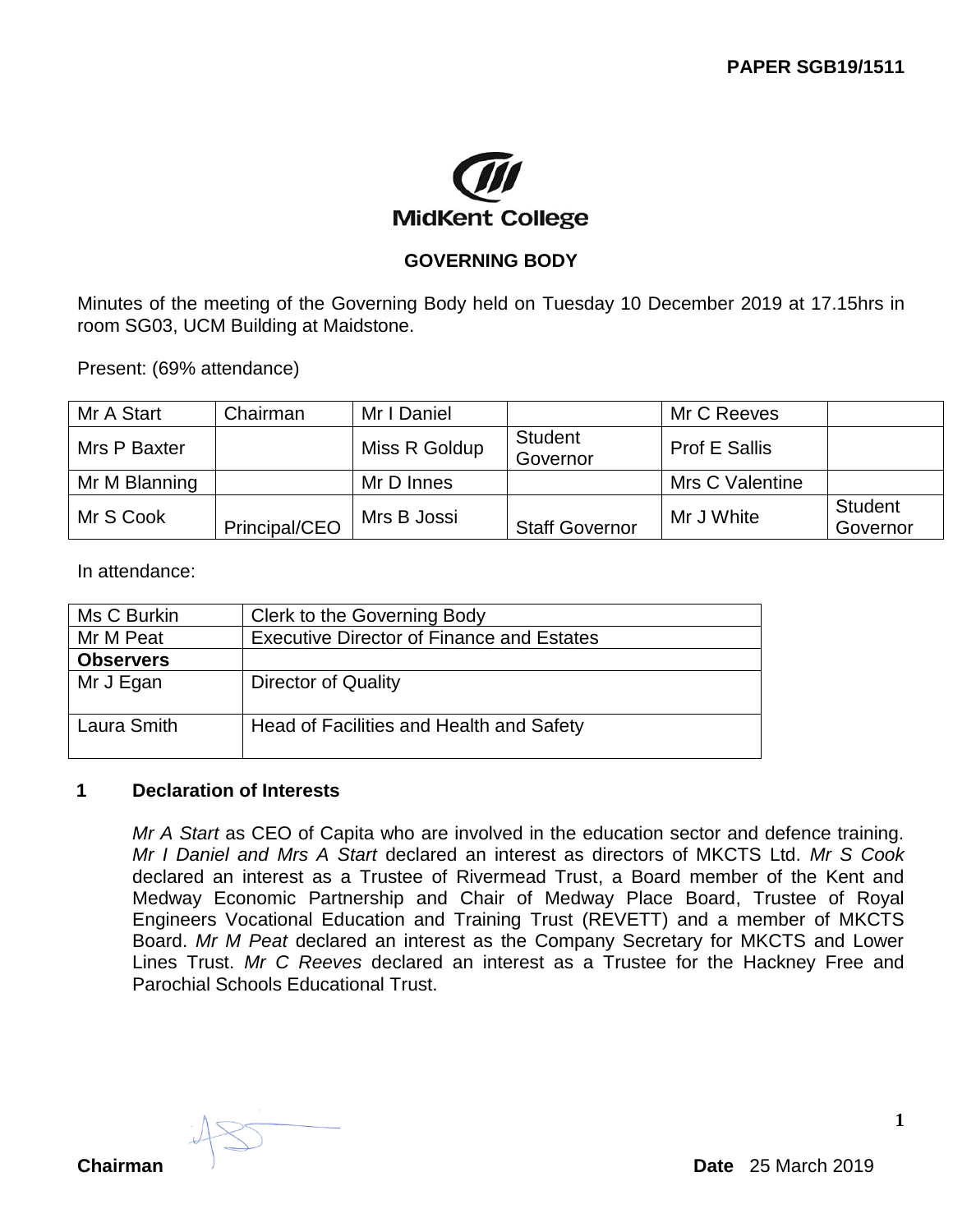### **2 Apologies for Absence**

Apologies for absence were received from Mr R Aggarwal, Mr N Davies, Mr M Garrod, Mr C Hare, Mr C Reynolds, Mrs A Start and Mrs J Watt.

The Chairman welcomed the new Governors and Observers to the meeting. Members agreed to their attendance and no declarations of interest were made.

#### **3 Minutes of the Meeting held on Wednesday 15 October 2019 – Paper SGB19/1491**

The Minutes of the Meeting held on 15 October 2019 were accepted as a true record and signed by the Chairman.

#### **4 Matters Arising Document – Paper SGB19/1492**

The outstanding matters were:

- Governor Visits Governors who have not scheduled visits in their diaries need to contact the Clerk urgently.
- Critical risk Governing Body Committees have scheduled updates to gain assurance regarding the risk.

#### **STRATEGIC QUESTIONS FOR THE MEETING**

#### **5 College Self-Assessment Report (SAR) – Paper SGB19/1493**

Michael Blanning explained to Governors that the draft College SAR had been scrutinised by the QTL Committee and amendments made following discussions. Mr J Egan and Mr S Cook introduced the paper noting that for the previous two years Ofsted Inspections had provided much of the content. Members therefore noted the importance of the internal process for this report and highlighted the following key points:

- The robust Departmental SAR Panels at which many Governors attended.
- The College took the approach to write the SAR against the new Education Inspection Framework so that the College is starting to identify its performance against the new criteria. Members were assured that the process enabled managers to embrace the new framework early. They agreed with this approach but felt the wording around intent could be improved.
- Members noted that following the completion of the SAR, a quality improvement plan (QIP) will be developed and used to continue to raise the standards within the College. This QIP will be monitored by the QTL Committee.
- Members noted the self-assessed grades given by departments and challenged the absence of any 'outstanding' grades. They were assured that the departments had self-assessed honestly and that it is expected that certain areas will self-assess as 'outstanding' next year. They also recognised that the journey towards 'outstanding' is long term.
- The College has self-assessed as 'Good' across all of the aspects with the exception of Apprenticeships.Members **agreed** this grading.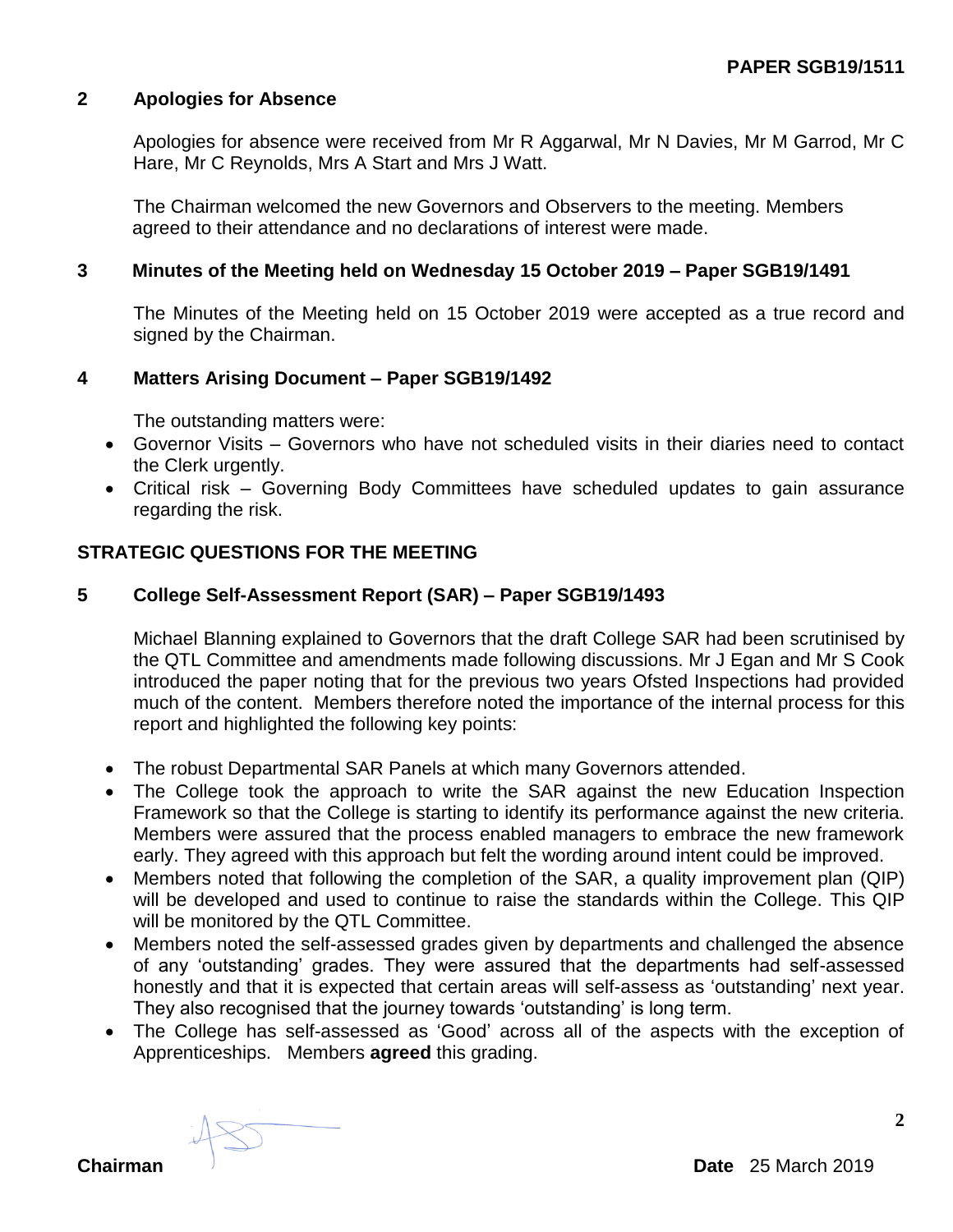The key areas for improvement were highlighted:-

- Attendance especially in English and maths but not exclusively.
- Apprenticeship outcomes both timely and overall, although both have improved this academic year there is still room for improvement.
- Outcomes in some vocational areas e.g. Motor Vehicle and Engineering.
- In some sessions there is inconsistency in quality of teaching and target setting.

Governors were concerned that English and maths were prominent in the areas for improvement. The Governor feedback from the English and maths SAR Panel showed significant areas for improvement. Governors were assured that action plans have been written to drive the required improvements.

### *C Valentine joined the meeting*

The Governors were split into four groups and each given a section of the SAR to scrutinise. The feedback was captured electronically and will be fed back to J Watt for inclusion in the final version.

Members thanked J Egan for the interactive presentation and **approved** the College SAR for submission to the ESFA with the inclusion of the comments provided.

**Action: J Watt**

### **6 Quality, Teaching and Learning Committee 28 November 2019 and QTL Call 17 October 2019 - Paper SGB19/1494**

Michael Blanning introduced the QTL Committee minutes and notes. He highlighted that members received the following reports at the meeting:

- Student Engagement update from Student Governor
- Curriculum MLPs update:
	- o Attrition
	- o Induction survey
	- $\circ$  Learning walks 134 completed
	- o QTL QIP monitoring
- Policies for approval recommended to Governing Body under item 11.
- Governor visits feedback inc SAR/QIP Panels
- Risk Register review of T&L risks
- QTL call notes 17/10/19
- Main item for scrutiny was the draft College SAR. This has been updated following the QTL feedback and recommended for discussion under item 5.
- The QTL Chairman noted that the Student journey will continue to be tracked by the Committee at future calls and meetings along with English and maths resit results.

Members again noted concerns regarding the MLP for attendance especially in English & maths and were assured that the Committee had discussed medium and long-term solutions. Governors challenged the solutions and stated they will continue to closely monitor progress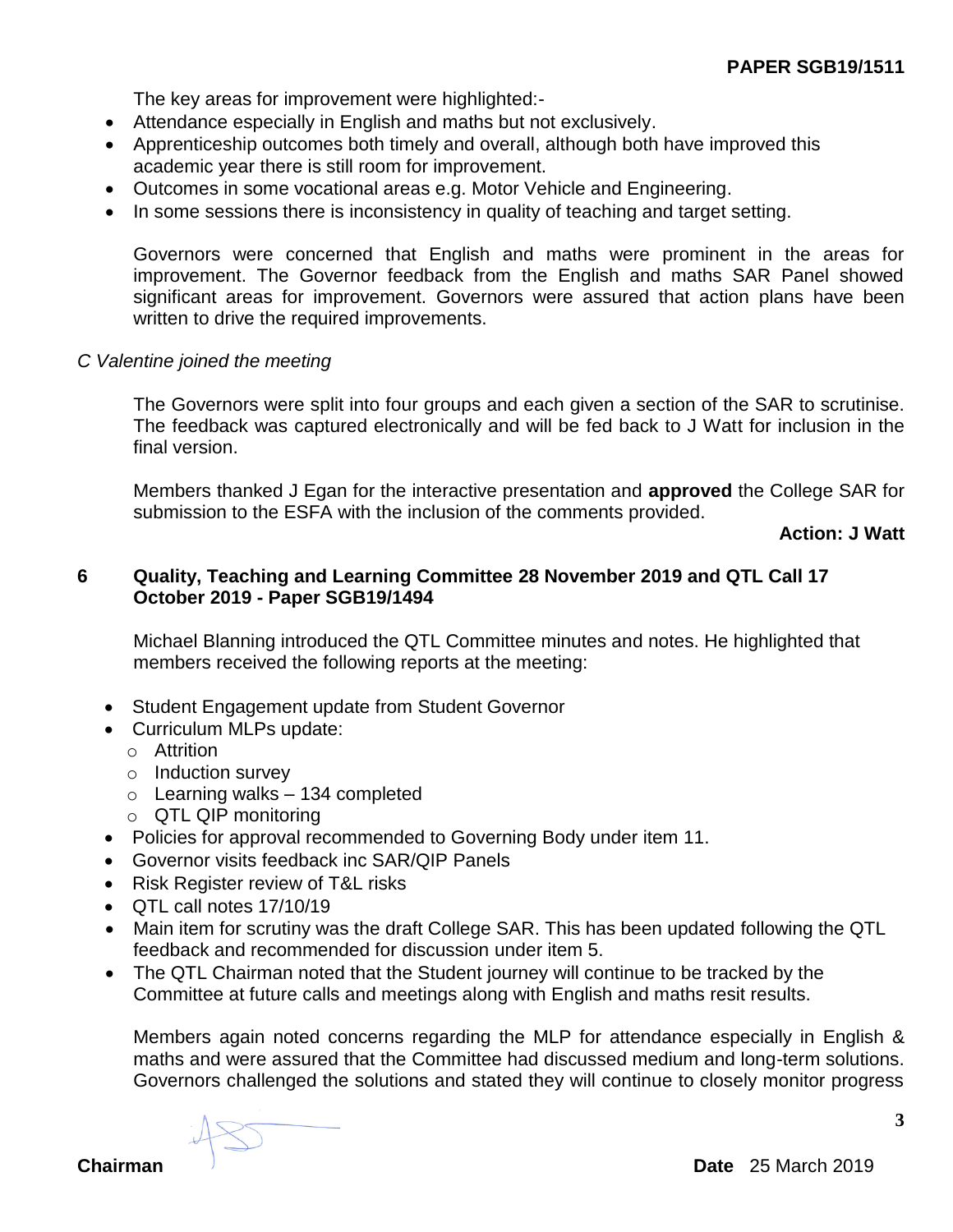### **PAPER SGB19/1511**

against the action plan. They suggested alternative solutions which were noted and will be fed back. They were assured that on recent learning walks attendance had improved. Members recognised the difficulty of keeping students motivated when they repeatedly have to re-sit the subjects. Members also noted the concerns regarding Apprenticeship and HE which will also be closely monitored. They requested to be informed on progress and the impact of improvements. Members agreed that the College must continue to drive up attendance to achieve the outcomes required.

Members **noted** the minutes.

#### **7 Principal's Report – Paper SGB19/1495**

Simon Cook Principal/CEO presented his report to Members for strategic discussion and agreement.

The report also included the following appendices:

Appendix  $A -$  Strategic Priorities – presentation – S Cook reminded Members of the process so far and showed them a mock-up of the Strategic Priorities booklet which will be for external use. It included a balance of text and visuals and illustrated the mission and vision of the College previously agreed by the Board.

Appendix B – Away Day 2020 Programme – Members agreed the programme and were keen to involve the Senior Leadership Team and MKCTS Board to enable clarification of the developing MKCTS and College relationship to be discussed. Members were informed that 2020 Delivery will be facilitating the day when the Board can discuss and debate the next 10 years.

### **Action: Clerk**

Appendix C – Compliance with regularity deadlines OfS - The Governing Body are aware of their responsibility as set out in general ongoing condition of registration E3, to ensure compliance with all of its conditions of registration. They discussed the missed payment deadline and noted that this had occurred because the invoice had been sent to a member of staff who is no longer at the College and the invoice was not approved and then passed to Finance. To ensure this does not happen again the following has been put in place:

- The named person with the OfS for payments has been updated to the Finance Director, Martin Peat with a copy to the Finance Office.
- The deadlines have been diarised within Finance Director's calendar.

Members were assured by the actions taken and noted that the OfS requested that the College submit this record of the discussion. Therefore this extract from the minutes will be sent to OfS.

### **Action: S Cook/M Peat**

Members also discussed HE and Apprenticeship provision. They noted that the F&GP Committee had received a report on the financial impact of the current HE position and were satisfied with the numbers. QTL Committee will be monitoring HE provision at their March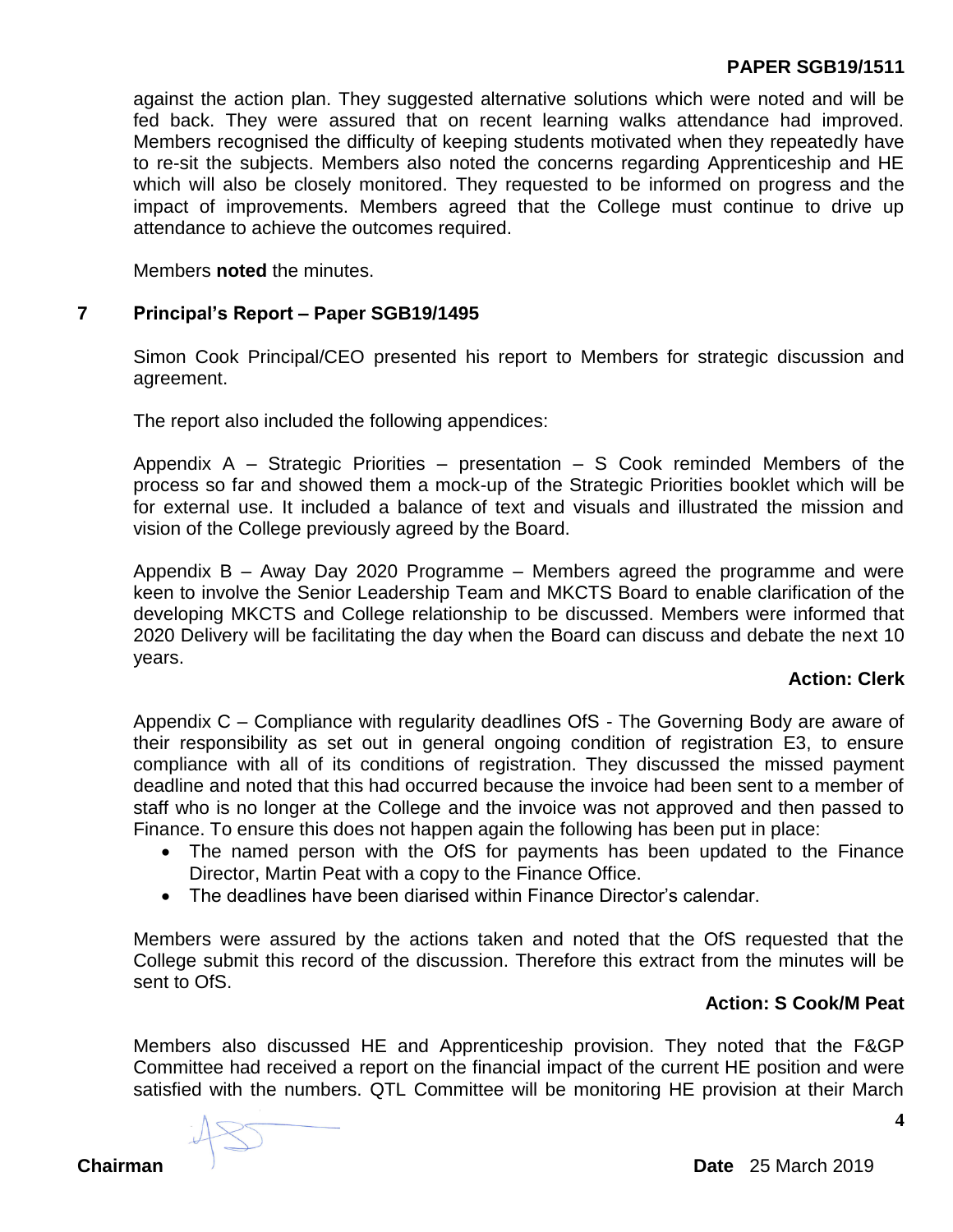# **PAPER SGB19/1511**

2020 meeting and the Governing Body will received an update in June/July 2020 when business planning has taken place and the College is in a position to consider the model of delivery and challenges.

Members recognised the complexity of the Apprenticeship provision and noted the improving forecast overall. There remains some gapping but the College is confident this is reducing. Members asked for clarification regarding the accountability for Apprenticeships and were informed of the leadership structure. The accountability is shared between two members of the Executive Team with regard to quality and outcomes. Members were assured that the Executive remain focused on improving the outcomes in this area. Updates on both areas will be brought to the next Governing Body meeting.

### **Action: March 2020 GB**

Governing Body members thanked Simon and **accepted** the report.

### **SCRUTINY**

### **8 Minutes of the Risk & Audit Committee Meeting held on 19 November 2019 – Paper SGB19/1496**

Chris Reeves introduced the minutes and asked member to note the following:

- The annual Health and Safety report was presented, discussed and is **recommended** for approval. The report included:
	- $\circ$  There had been two Riddor reportable incidents last year
	- o Data on the first aid call outs illustrated the increase in Maidstone, unknown medical conditions were the most significant reason for call outs rather than accidents.
	- o Challenge was offered in respect of how students are made aware of the process for first aid support and the Committee was satisfied with the methods utilised and requested that this was included in future reports.
	- o The Health and Safety Policy was presented and is **recommended** for approval at this meeting.
- The ICT Infrastructure review was presented and discussed. It included an independent review by JISC to assess the College infrastructure, systems and processes against other organisations. Members were assured that the College compares favourably. Members noted a clean audit and accreditation of Cyber Essentials. Governors wanted to congratulate ICT on this significant achievement.
- An update on Information Security was presented and assurances given that the College currently has no concerns in this respect
- The latest risk management report and register was presented. This included noting that two new risks had been identified and included in the register.
- The register has also been amended to note the main Committee responsible for reviewing each risk. This was considered to be a good step forward to aid each Committee in assessing and updating the register.
- The Chairman presented the R & A Annual Report, which is **recommended** to the Governing Body for approval.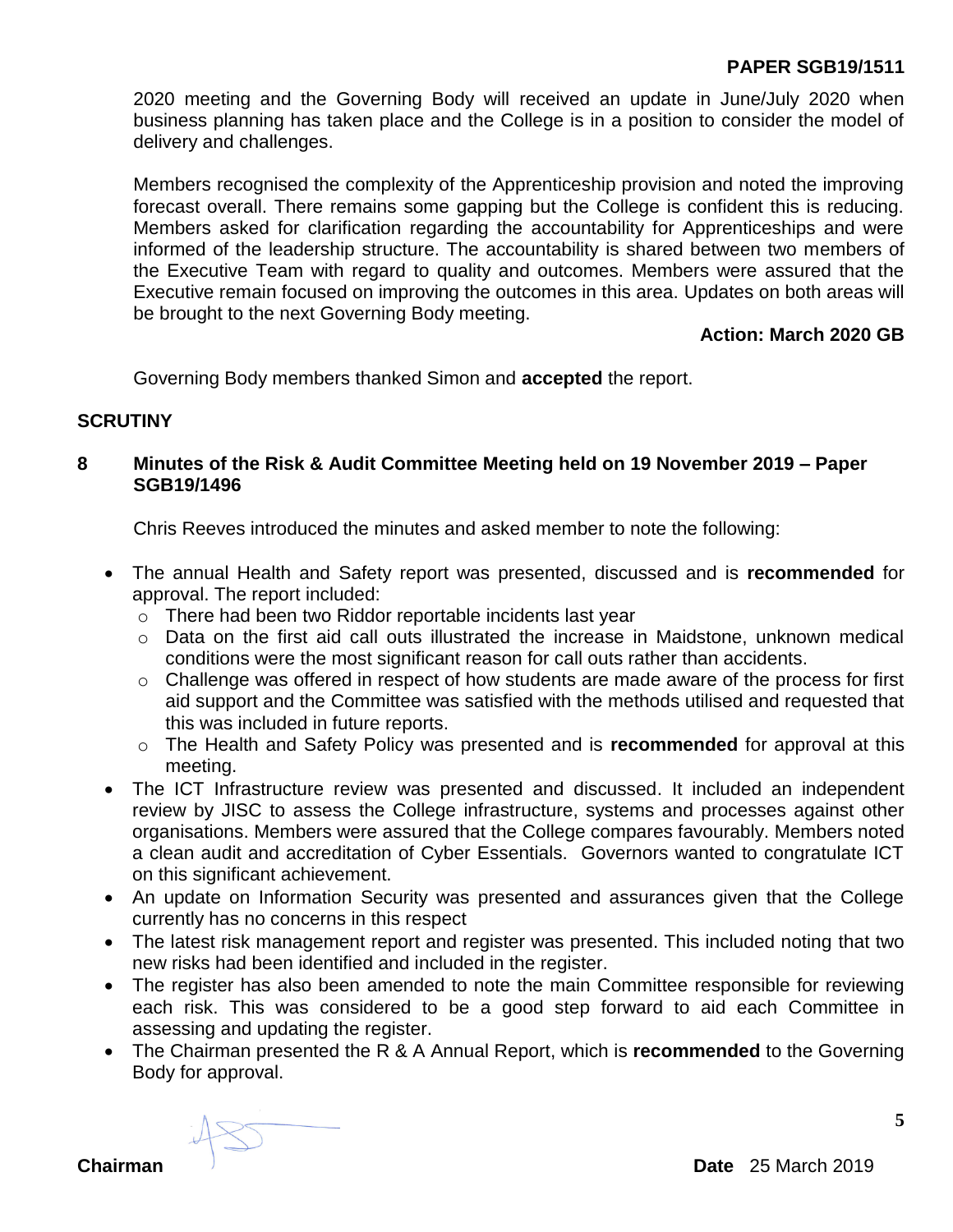• Scrutton Bland introduced their reports of the internal audit of the financial regulations and also risk management. Both were assessed as giving significant assurance.

## **Recommendations for approval by the Governing Body:-**

- R&A Committee Annual Report **approved**
- H&S Annual Report and Policy **approved**

Governing Body members **accepted** the minutes and **agreed** with the recommendations of the Committee

### **9 Minutes of the Joint R&A and F&GP Committee meeting held on 19 November 2019 – Paper SGB19/1497**

Ian Daniel introduce the Joint Committee minutes and papers.

This item was minuted as confidential.

# **Recommendations for approval by the Governing Body:-**

- Annual Report and Financial Statements for the Year Ending 31 July 2019 **approved** for signing on behalf of the College and publication.
- Management Letters **approved** for signing by the Principal.

# **Action: M Peat**

Governing Body members **accepted** the minutes and **agreed** with the recommendations of the Committee.

### **10 Minutes of the Finance & General Purposes Committee Meetings held on 19 November 2019 and confidential minutes - Paper SGB19/1498.**

Ian Daniel introduced the minutes of the Finance & General Purposes Committee and highlighted the key points.

This item was minuted as confidential.

Governing Body members **accepted** the minutes.

# **11 Policies for approval (hyperlinked)**

These policies were recommended for approval following scrutiny at the relevant Committee or forum**:**

- Health & Safety Policy R&A Committee
- Treasury Policy F&GP Committee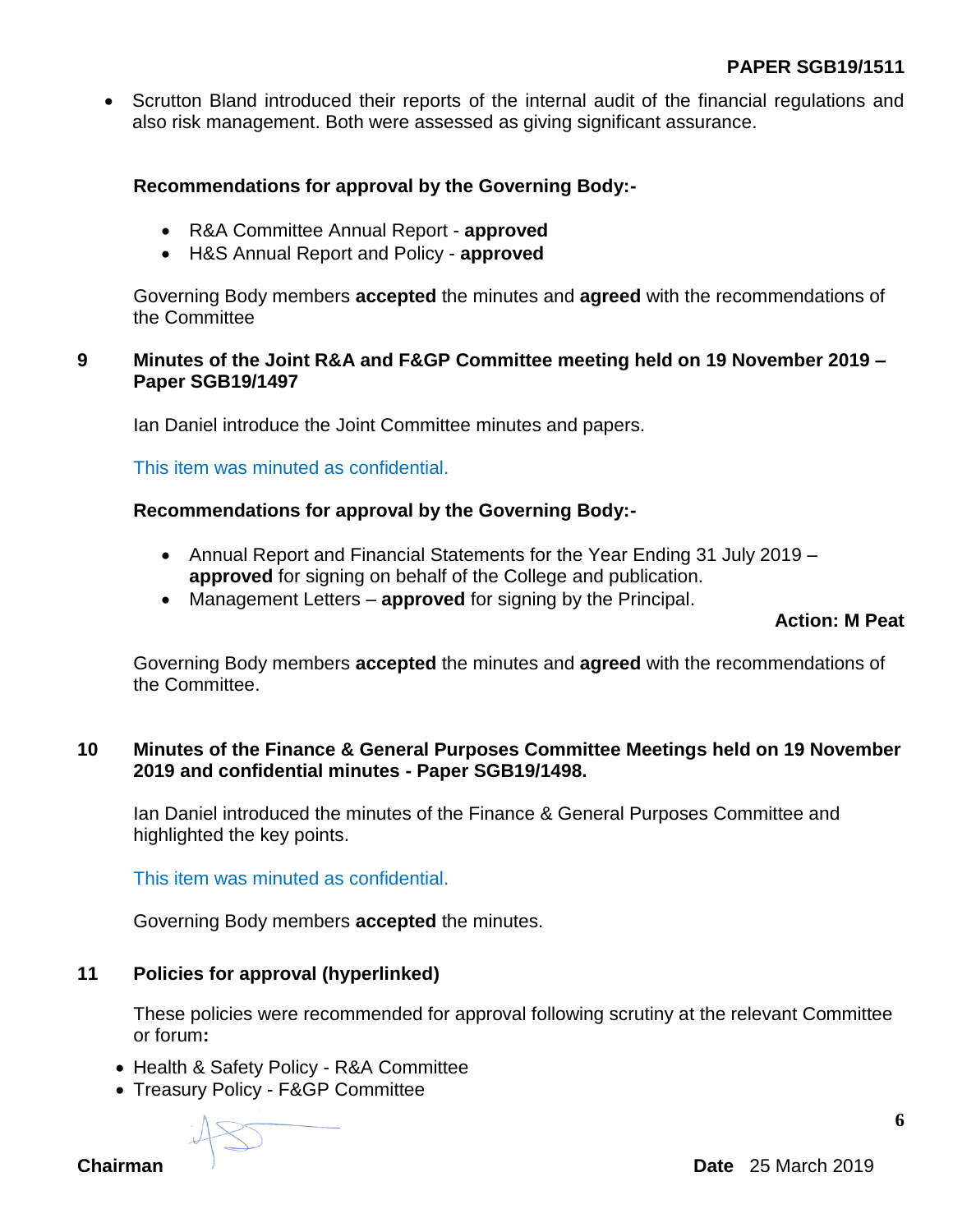- Procurement Policy F&GP Committee
- Complaints Policy Executive
- PREVENT Policy QTL Committee
- Student Mental Health Policy QTL Committee

All the above policies were **approved** for publication.

**Action: Clerk**

## **12 Safeguarding Update – paper SGB19/1505**

Pim Baxter introduced the Safeguarding Update and members noted the following summary:

- There has been an increased demand for all services since the start of the academic year. Some of the increase is as a result of 400 extra students with more complex needs, as well as the transition from School to College.
- Number of meetings with parents and external agencies has increased.
- PREVENT Policy & action plan to be **approved** at Governing Body.
- Results of Safeguarding Audit were shared at QTL Committee.
- No current LADO referrals.
- One LADO referral now closed.
- No current Channel refers although the PREVENT team are working with one student.
- 283 students identified as being on child protection plan/child in need and being supported by welfare and social services.

Members were concerned with the increase demand for services but were assured that the team have the capacity to manage. The Governing Body will continue to monitor.

### **GOVERNANCE**

### **13 Update from Chairman of MidKent College Training Services Ltd (MKCTS**) **- Paper SGB19/1506**

David Innes introduced the update from the Chairman of MKCTS Ltd. regarding the performance of MKCTS since the last meeting.

This item was minuted confidentially due to the commercial sensitivity.

Governing Body members **accepted** the report.

# **14 Search & Governance Committee update re Governor Recruitment - Verbal**

Pim Baxter informed Members of the journey so far and highlighted the following:

- Recruitment was launched at the end of October 2019.
- S Cook and C Hare contacted circa 27 potential Governors and Chairs, offering a tour of the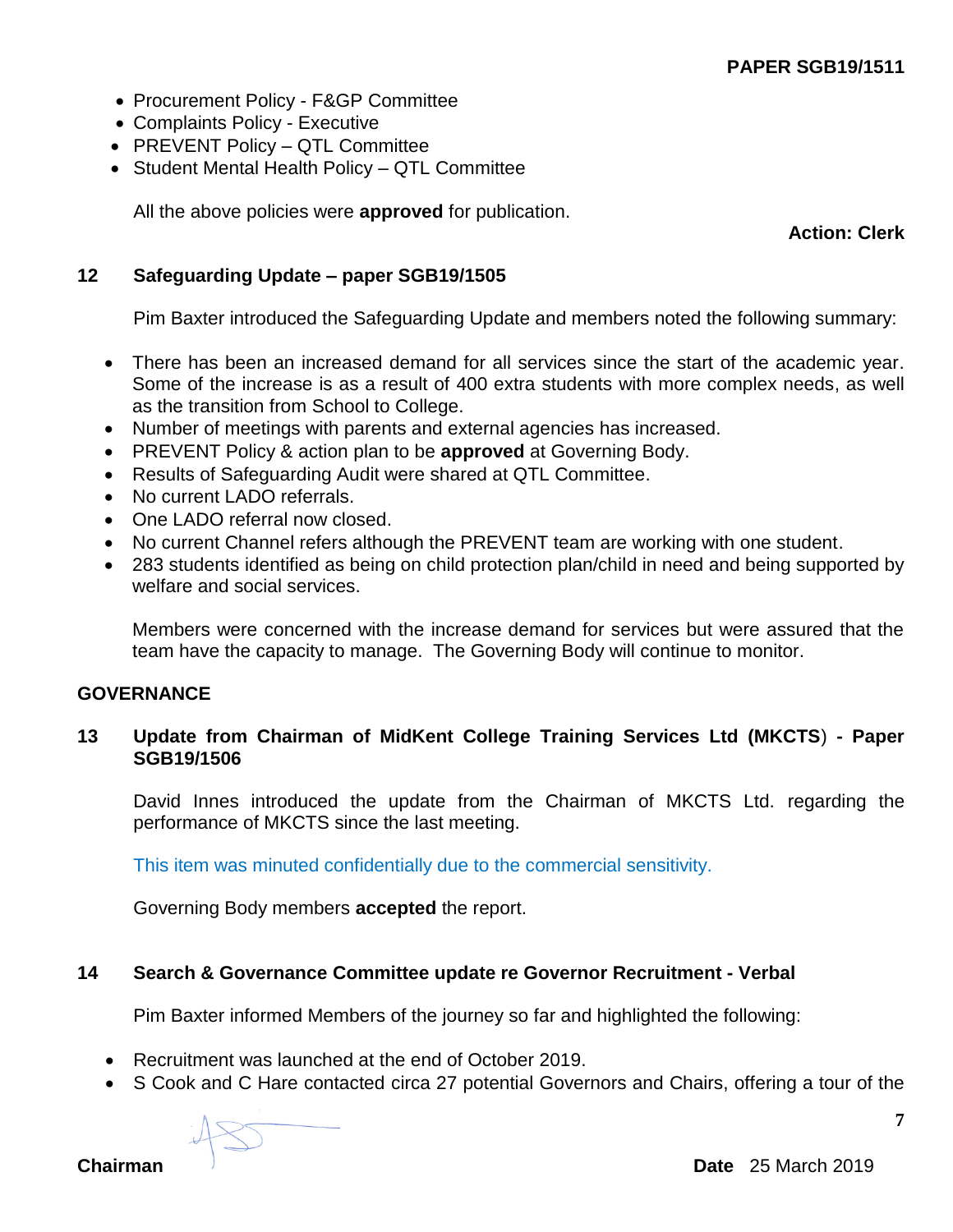College and meeting with the Principal.

- A number were unable to commit but five have asked to be reconsidered during 2020.
- Closing date was 22 November 2019.
- Six applications were received but many more expressions of interest were received by S Cook and C Hare.
- S&G Committee shortlisted five candidates.
- At the time of writing four candidates had been interviewed.
- The recruitment will remain open and the next phase will continue into the New Year closing date 20 January 2020.
- Interest continues to be received.
- S&G Committee to consider further applicants for Governor and Co-opt roles at their meeting on 21 January 2020 with a view to interview in early February 2020.
- Chair's role the College is advertising for Chair-Elect with a closing date 20 January 2020. Members encouraged contact with potential candidates to ensure a rigorous and transparent process. S Cook informed members that many of those approached regarding this role had concerns regarding the time commitment. Direct contact will continue with appropriate stakeholders.

Members thanked those involved in the process and gained assurance from the members of the interview panel. They asked S Cook and C Hare to continue to actively pursue candidates.

# **Action: S Cook/C Hare**

# **Recommendations for approval by the Governing Body:**

The Committee **recommend** the following candidates for appointment:

- James Williams Director of Public Health Medway Council
- Angela Woodhouse Head of Policy, Communications and Governance Maidstone Borough Council.

The Governing Body **agreed** the appointment of the recommended candidates subject to review of their CVs. It was agreed that the new Governors will be invited to the Strategic Away Day.

# **Action: Clerk**

Members were asked to contact P Baxter if they had any concerns following the review of the CVs.

### **Action: Members**

*C Reeves and J White left the meeting.*

### **15 Any Other Business**

Members noted the calendar to remind members of upcoming events - Paper SGB19/1507.

Martin Peat introduced the explanation of the FROS102 (paper SGB19/1508) – Pensions as

**Chairman** Date 25 March 2019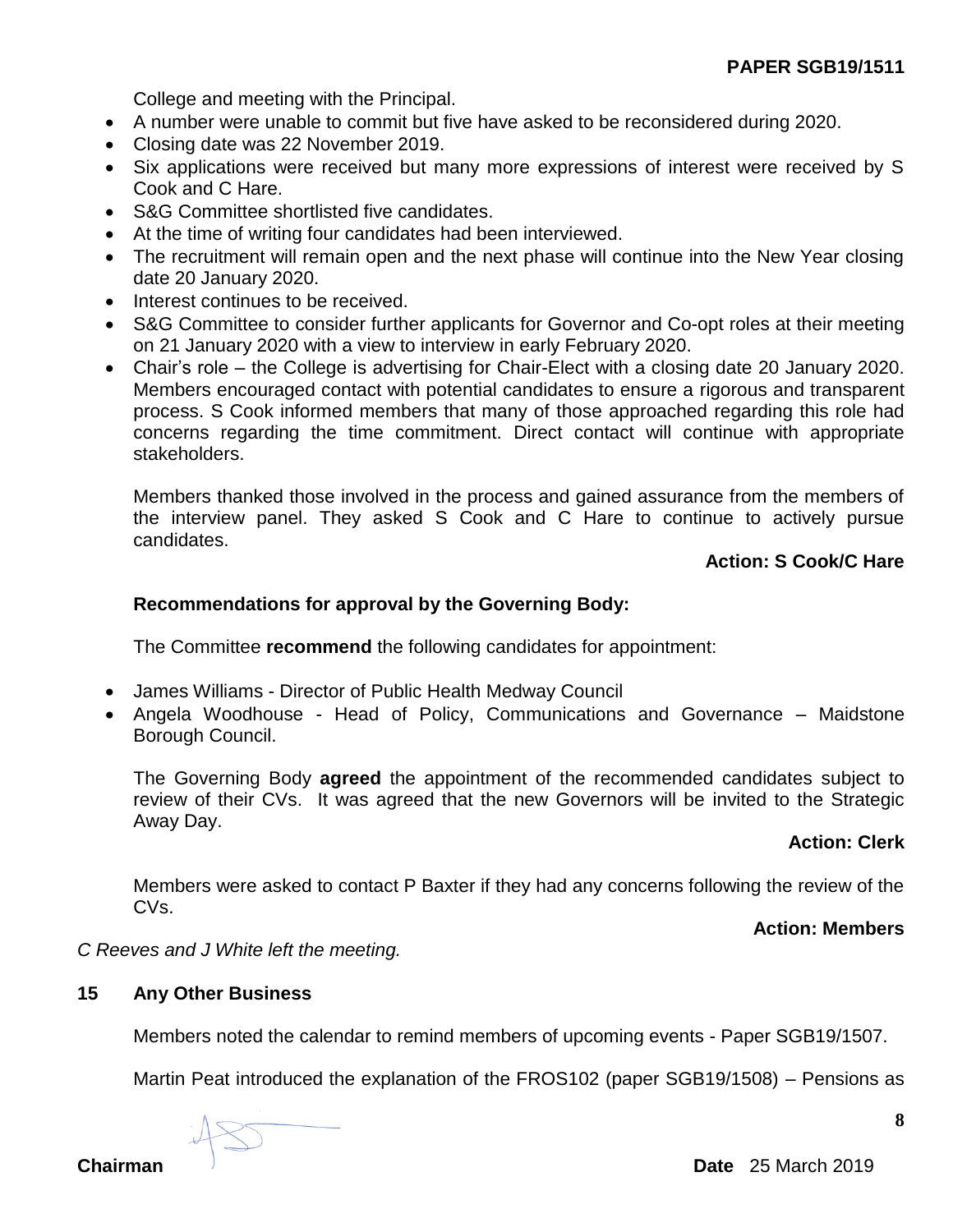requested by members at the last meeting. This was noted under item 9.

Martin Peat introduced paper SGB19/1509 regarding the Integrated Financial Model for Colleges (IFMC). Members noted that the funding agency have changed the financial model and the deadline for submission is 28 February 2020. He stated that the timescale does not allow for F&GP Committee and Governing Body approval within the scheduled meetings, therefore permission is sought for approval at the Strategic Away Day on 31 January 2020.

Members noted the challenge and agreed to the suggested approval. If, however, the new model is not completed for inclusion on 31 January 2020 an Extraordinary Governing Body will be held.

# **Action: M Peat/Clerk**

#### **16 Date of Next Meeting**

The Strategic Away Day is scheduled for Friday 31 January 2020 at the Chatham Dockyard.

Possible Extraordinary Governing Body meeting in February 2020 – TBC.

The next Governing Body meeting will be held at the College's Medway Campus on **Wednesday 25 March 2019** at 17.15hrs. TBC - Non-Exec Governors session.

#### **17 Review of the meeting**

The Observers thanked the Board for the opportunity to attend the meeting. They found the detail interesting and informative.

The new Staff Governor thanked the members for making her welcome. She noted the significant time required to read all the papers and felt the summary sheets were useful to indicate where to focus.

One Governor had attended the College Panto and wanted to convey his congratulations to the Performing Arts student and staff for a superb performance.

Members said farewell to Carol Valentine and Alison Start (in her absence) as their term of office has ended. The Governing Body and College thanked them for their commitment and contributions.

*All staff and students left the meeting for the confidential items.*

#### **Confidential Items**

### **18 Minutes of the Remuneration Committee meeting held on 19 November 2019 – Paper SGB19/1510**

Michael Blanning introduced the item and informed members that the Committee considered the PDRs for two Senior Post Holders.